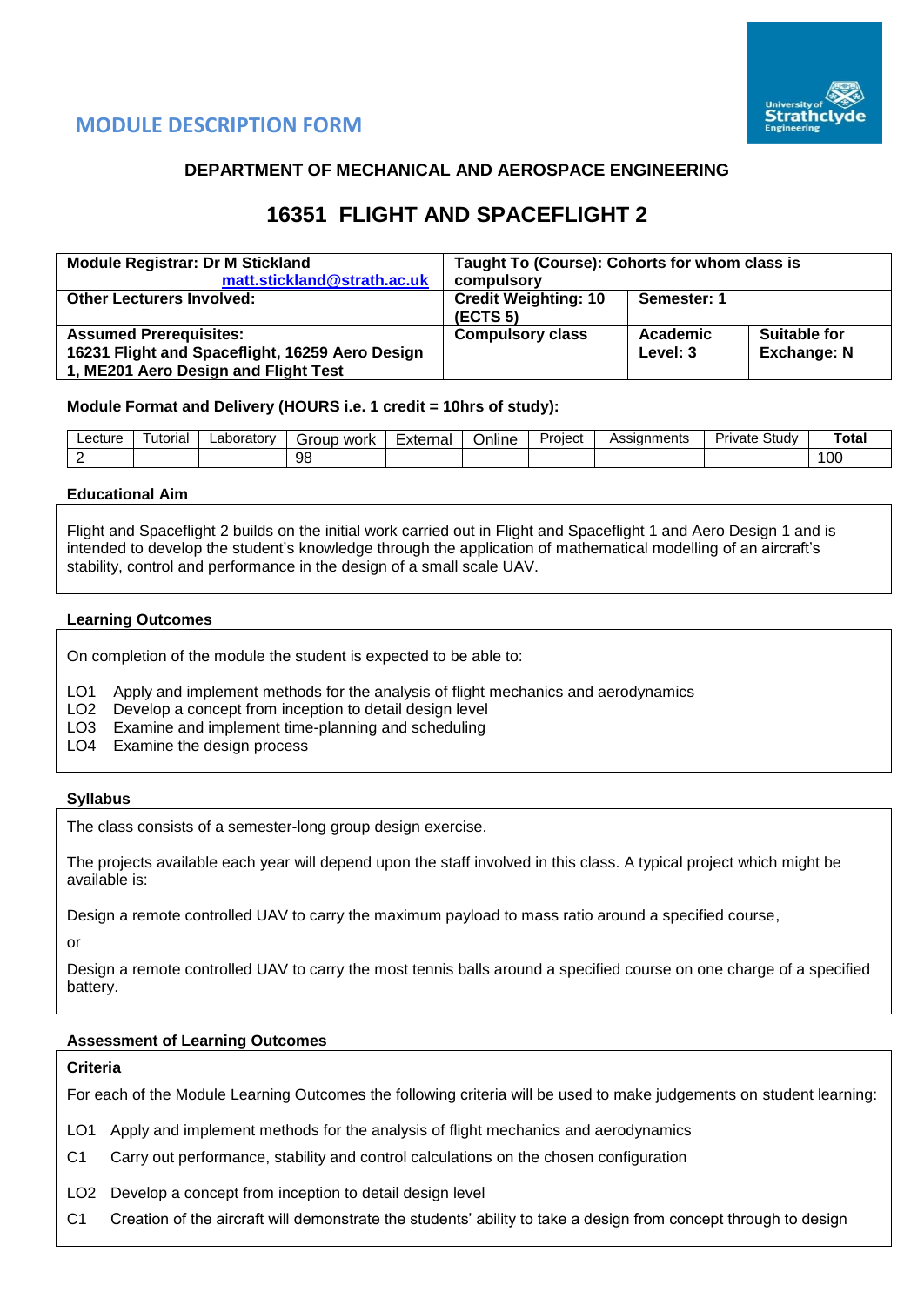- LO3 Examine and implement time-planning and scheduling
- C1 Create a Gantt chart to demonstrate time and project planning
- C2 Keep a log book to demonstrate individual time and project planning
- LO4 Examine the design process
- C1. Write a report to demonstrate the development of the proposed design.
- C2. After initial flight test, demonstrate understanding of performance, identifying and implementing modifications to the design as required

The standards set for each criterion per Module Learning Outcome to achieve a pass grade are indicated on the assessment sheet for all assessment.

#### **Principles of Assessment and Feedback**

*(within Assessment and Feedback Policy at:<https://www.strath.ac.uk/professionalservices/staff/policies/academic/> )*

Assessment will be carried out through a laboratory and project reporting according to the following:

| Peer assessment mark  | 10% |
|-----------------------|-----|
| <b>Technical logs</b> | 30% |
| Report                | 30% |
| Drawings              | 15% |
| Presentation          | 15% |

Feedback will be provided throughout the semester by:

- Comments on the completed tech logs
- Informal discussion about the group's aircraft's design
- Constructive criticism of the group presentations.

NB: A peer mark will be taken during the BMFA design project and a student with a peer mark, from any of the three returns, at or below 50% will be given an individual oral exam to assess if and/or why they are not contributing to the project and may be asked to submit an individual assignment.

If a student does not contribute to the progress of the group and gets two peer marks at or below 50% the student will not be able to take part in the build phase of the design in 16309 and an individual project will be assigned for the 16309 Aero-Design 2 class.

#### **Assessment Method(s) Including Percentage Breakdown and Duration of Exams** *(individual weightings)*

| <b>Examination</b> |          |          |           |        | Coursework |        | <b>Practical</b> | <b>Project</b> |           |
|--------------------|----------|----------|-----------|--------|------------|--------|------------------|----------------|-----------|
| <b>Number</b>      | Month(s) | Duration | Weiahtina | Number | Weiahtina  | Number | Weiahtina        | Number         | Weighting |
|                    |          |          |           |        |            |        |                  |                | 100%      |
|                    |          |          |           |        |            |        | * LO1<br>LO4     |                |           |

*\* L/Os: Indicate which Learning Outcomes (L01, L02, etc) are to be assessed by exam/coursework/practical/project as required.*

#### **Coursework / Submissions deadlines:** To be confirmed

**Resit Assessment Procedures:** Requirement to either carry out additional ^^work as agreed with Class Registrar or submit alternate laboratory and/or flight test course reports prior to the commencement of the August exam diet.

#### **^^Students must contact the module Registrar for details as soon as results confirm that a resit is required**

#### **PLEASE NOTE:**

**Students need to gain a summative mark of 40% to pass the module. Students who fail the module at the first attempt will be re-assessed by early August. This re-examination will consist of carrying out additional work as agreed with Class Registrar or an alternate submission of laboratory and/or flight test course reports. No marks from any previous attempts will be transferred to a new resit attempt.**

#### **Recommended Reading**

| ***Purchase recommended |                                                                    | **Highly recommended reading                                              | *For reference (do NOT purchase) |  |  |  |  |  |  |
|-------------------------|--------------------------------------------------------------------|---------------------------------------------------------------------------|----------------------------------|--|--|--|--|--|--|
| $***$                   | "Fundamentals of Flight" by Shevell, Prentice Hall, ISBN 133329178 |                                                                           |                                  |  |  |  |  |  |  |
|                         |                                                                    | *** "Introduction to Flight" by Anderson, McGraw Hill, ISBN 0-07-109282-X |                                  |  |  |  |  |  |  |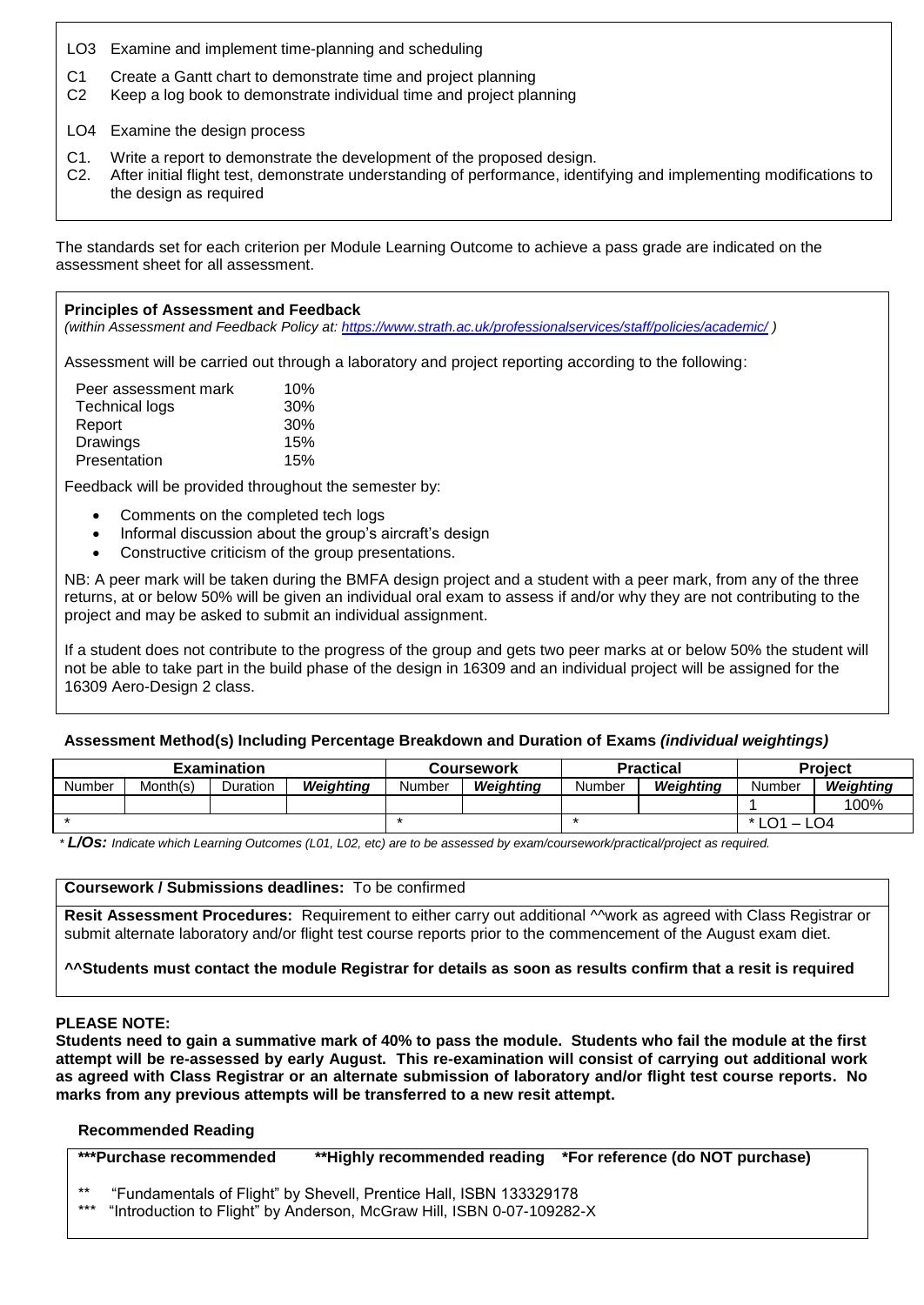### **Additional Student Feedback**

*(Please specify details of when additional feedback will be provided)*

| ะนเ | יי<br> | $\sim$<br>N0 |
|-----|--------|--------------|
|     |        |              |
|     |        |              |

Session: 2021/22

### **Approved:**

| Course Director Signature: Dr E Henderson (SG) |  |
|------------------------------------------------|--|
| Date of Last Modifications: September 13, 2021 |  |

(Updated July 2021)